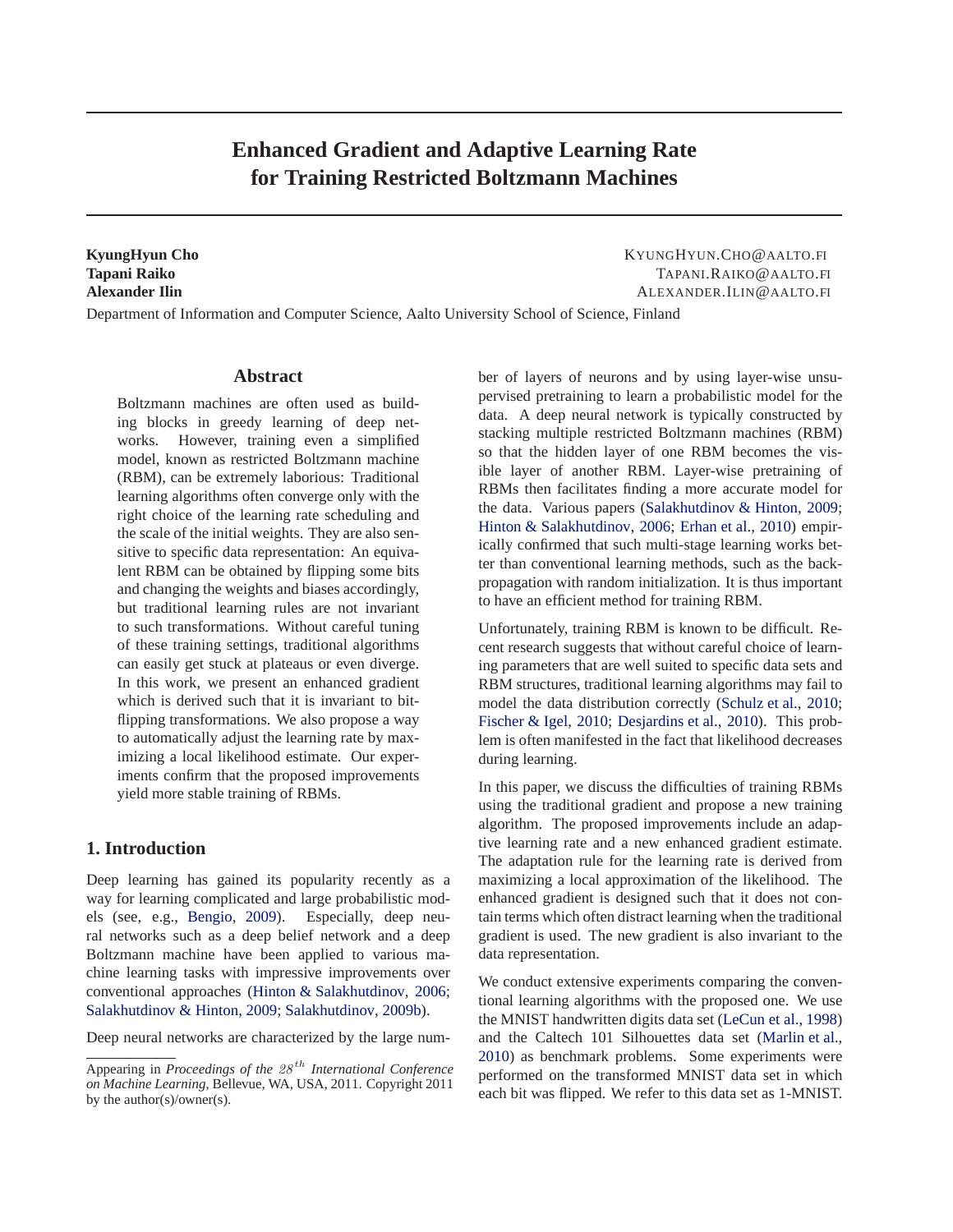<span id="page-1-0"></span>The data set 1-MNIST is known to be more difficult to learn, and we give an explanation for this effect. The empirical results suggest that the new learning rules can avoid many difficulties in training RBMs.

## **2. Training Restricted Boltzmann Machines**

RBM is a stochastic recurrent neural network consisting of binary neurons arranged in two layers [\(Smolensky](#page-7-0), [1986\)](#page-7-0). Each neuron  $v_i$  in the visible layer is connected to all the hidden neurons, and each neuron  $h_i$  in the hidden layer is connected to all the visible neurons. We denote by  $v$  a binary column vector containing the states  $v_i$  of the visible neurons and similarly by h a vector of hidden states  $h_j$ .

The probability of a particular state  $(v, h)$  of the network is defined by the energy which is postulated to be

$$
E(\mathbf{v}, \mathbf{h} | \boldsymbol{\theta}) = -\mathbf{v}^T \mathbf{W} \mathbf{h} - \mathbf{b}^T \mathbf{v} - \mathbf{c}^T \mathbf{h}
$$
 (1)

where parameters  $\theta$  include weights  $\mathbf{W} = [w_{ij}]$  and biases  $\mathbf{b} = [b_i]$  and  $\mathbf{c} = [c_j]$ . Parameter  $w_{ij}$  is the weight of the synaptic connections between neurons  $v_i$  and  $h_j$ . The probability of a state  $(v, h)$  is

$$
P(\mathbf{v}, \mathbf{h} | \boldsymbol{\theta}) = \frac{1}{Z(\boldsymbol{\theta})} \exp \left[-E(\mathbf{v}, \mathbf{h} | \boldsymbol{\theta})\right],
$$

where  $Z(\theta)$  is the normalizing constant.

### **2.1. Training**

Maximum likelihood estimation of the parameters of RBM can be done using gradient-ascent update with learning rate  $\eta$  and the following gradients:

$$
\nabla w_{ij} = \langle v_i h_j \rangle_{\mathbf{d}} - \langle v_i h_j \rangle_{\mathbf{m}} \tag{2}
$$

$$
\nabla b_i = \langle v_i \rangle_{\rm d} - \langle v_i \rangle_{\rm m} \tag{3}
$$

$$
\nabla c_j = \langle h_j \rangle_{\mathbf{d}} - \langle h_j \rangle_{\mathbf{m}}. \tag{4}
$$

We denote by  $\langle \cdot \rangle_d$  the expectation over the data, or in other words the distribution  $P(\mathbf{h} \mid {\{\mathbf{v}^{(t)}\}, \theta})$ . Similarly,  $\langle \cdot \rangle_m$  denotes the expectation over the model distribution  $P(\mathbf{v}, \mathbf{h} | \boldsymbol{\theta})$ . We also use a shorthand notation  $\langle \cdot \rangle_P$  which is the expectation over the probability distribution P.

A practical way to avoid computing the gradients exactly, which is not computationally feasible, is to use Markov-Chain Monte-Carlo (MCMC) sampling methods to compute the expectations  $\langle \cdot \rangle_m$  approximately. The restricted structure of RBM makes Gibbs sampling efficient in drawing samples from  $P(\mathbf{v}, \mathbf{h} \mid \boldsymbol{\theta})$ : Given one layer, either visible or hidden, the neurons in the other layer are mutually independent. This makes it possible to sample from the whole layer at once.

Training is typically done using only a subset of data examples for computing the expectations  $\langle \cdot \rangle_d$  on each iteration. This subset of training data is usually called mini-batch.

#### 2.1.1. CONTRASTIVE DIVERGENCE

Contrastive divergence (CD) learning [\(Hinton](#page-7-0), [2002\)](#page-7-0) approximates the true gradient in (2)–(4) by computing  $\langle \cdot \rangle_m$ using samples obtained after running  $n$  steps of Gibbs sampling starting from each data sample of the corresponding mini-batch. The CD gradient for the weights is approximated as

$$
\nabla w_{ij} \approx \langle v_i h_j \rangle_{\mathbf{d}} - \langle v_i h_j \rangle_{P_n} \tag{5}
$$

where  $P_n$  denotes the distribution after n steps of Gibbs sampling. Even though CD learning is known to be biased (Carreira-Perpiñán & Hinton, [2005\)](#page-7-0), it has proven to work well in practice.

#### 2.1.2. PARALLEL TEMPERING

Parallel tempering (PT) sampling was recently proposed to replace Gibbs sampling for estimating  $\langle \cdot \rangle_m$ [\(Desjardins et al.](#page-7-0), [2010;](#page-7-0) [Cho et al.](#page-7-0), [2010](#page-7-0)). The basic idea of PT is that multiple chains of Gibbs sampling are run for models with different "temperatures". Every now and then, the samples are swapped between the chains. Chains with higher temperatures correspond to more diffuse distributions and therefore they can produce a greater variety of samples. This facilitates better exploration of the state space.

In this paper, we use  $PT$  with a set of  $N$  inverse temperatures  $0 < \beta_2 < \cdots < \beta_{N-1} < 1$ .  $\beta_N = 1$  corresponds to the current RBM model with parameters  $\theta = (\mathbf{W}, \mathbf{b}, \mathbf{c})$ . Smaller values  $\beta_i$  correspond to less restricted models with parameters  $\theta_i = (\beta_i \mathbf{W}, \beta_i \mathbf{b}, \beta_i \mathbf{c})$ . Thus  $\beta_1 = 0$  corresponds to the most diffuse distribution.

We run separate  $N$  chains for each sample in the minibatch. After every Gibbs sampling step in the chains, swaps are proposed and accepted according to the Metropolis rule. The expectations  $\langle \cdot \rangle_m$  are computed from the samples of the chain with  $\beta = 1$ .

#### **2.2. Annealed Importance Sampling**

It is desirable to know the actual value of the likelihood which is optimized during learning. If the normalizing constant is known, computing the likelihood is straightforward.

*Annealed importance sampling* (AIS) provides a way to estimate the normalizing constant of RBM [\(Salakhutdinov,](#page-7-0) [2009a\)](#page-7-0). AIS is based on *simple importance sampling* (SIS), which uses the fact that the ratio of two normalizing constants for two probability densities  $P_A(\mathbf{v}) = P_A^*(\mathbf{v})/Z_A$ and  $P_B(\mathbf{v}) = P_B^*(\mathbf{v})/Z_B$  can be computed as:

$$
\frac{Z_B}{Z_A} = \left\langle \frac{P_B^*(\mathbf{v})}{P_A^*(\mathbf{v})} \right\rangle_{P_A}.
$$
 (6)

In SIS, (6) is estimated using samples from  $P_A(\mathbf{v})$ .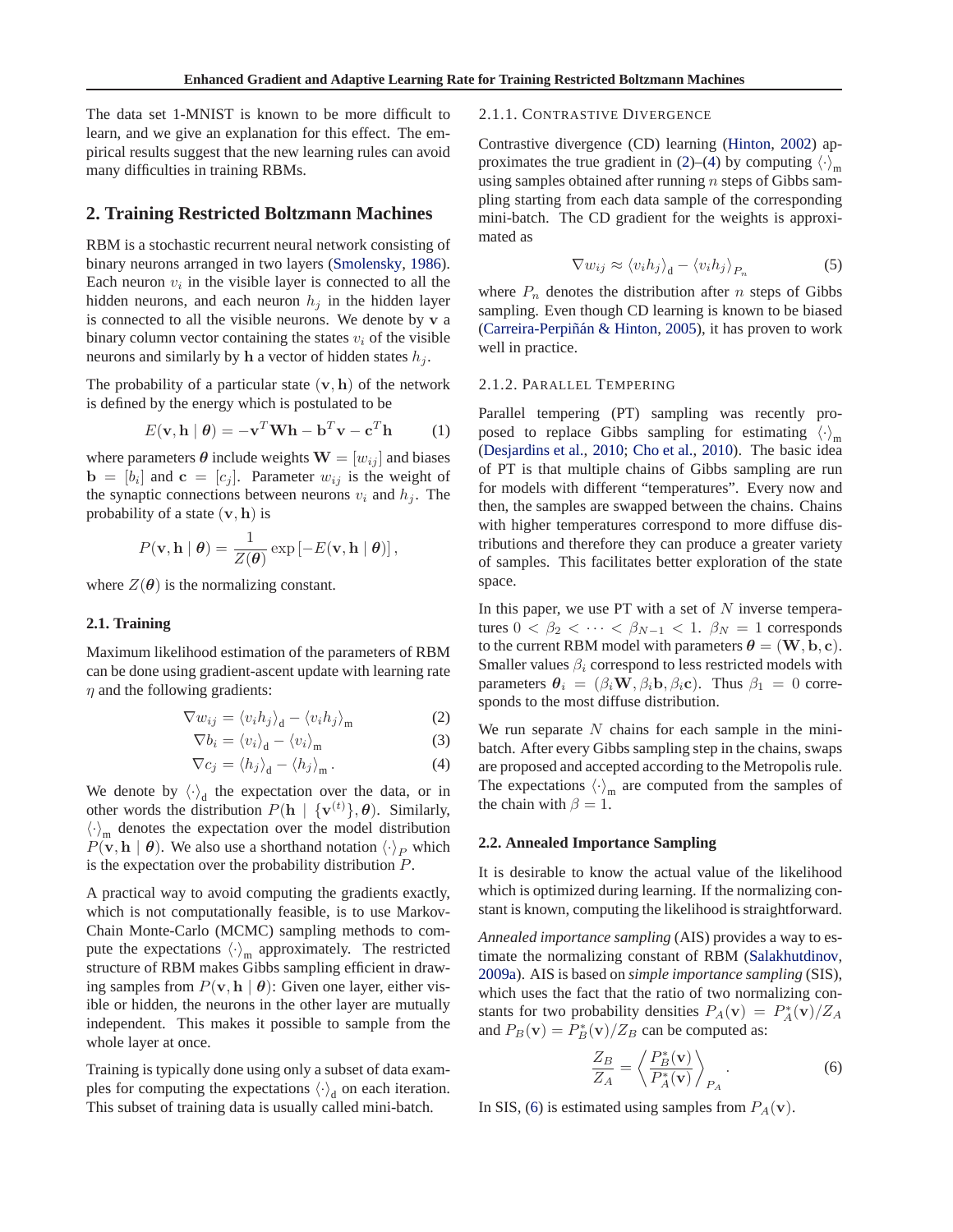<span id="page-2-0"></span>Using this idea, AIS estimates the normalizing constant of the model distribution by computing the ratio of the normalizing constants of consecutive intermediate distributions ranging from so-called base distribution and the target distribution.

#### **2.3. Difficulties in Training RBMs**

The fact that the objective function is very costly to estimate makes training RBM difficult. It is difficult to determine how well learning is progressing. Furthermore, it is not possible to use advanced optimization methods such as conjugate gradient or even line-search.

Learning is performed using stochastic gradient, and it converges to a local solution. It is generally not feasible to compare different local optima analytically. [Schulz et al.](#page-7-0) [\(2010\)](#page-7-0) and [Fischer & Igel](#page-7-0) [\(2010](#page-7-0)) recently showed that depending on initialization and learning parameters the resulting RBMs can highly vary even for a small data set.

Furthermore, most learning algorithms discussed in the previous section can diverge if the learning parameters are not chosen appropriately [\(Desjardins et al.,](#page-7-0) [2010;](#page-7-0) [Schulz et al.](#page-7-0), [2010](#page-7-0); [Fischer & Igel,](#page-7-0) 2010). The use of advanced MCMC sampling methods such as PT has been shown to avoid divergence but the likelihood can highly fluctuate in the long run without using the appropriate learning rate scheduling [\(Desjardins et al.](#page-7-0), [2010](#page-7-0); [2009\)](#page-7-0).

One way to analyze the quality of a trained model is to look at the features (the weights  $w_{ij}$ ) and the bias terms  $c_i$  corresponding to different hidden neurons  $h_i$ . Neurons that have a large bias  $c_i$  are most of the time active. They are not very useful because the weights associated to them can be incorporated into the bias term b. Other neurons (e.g. with large negative biases  $c_i$ ) can be always inactive or there can be neurons (with weights  $w_{ij}$  close to zero) whose activations are independent of data. Such hidden neurons are also useless because they do not contribute to the modeling capacity of RBM.

Ideally, each hidden neuron should represent a distinct "meaningful" feature, for example, a typical part of an image. We have noticed, however, that very often the hidden neurons tend to learn features that resemble the visible bias term b. This effect is more prominent at the initial stage of learning and for data set in which visible bits are mostly active, such as 1-MNIST.

Fig.  $1(a)$ -(b) show the weights W of RBM with 36 hidden neurons trained using the traditional gradient [\(2\)](#page-1-0)–[\(4\)](#page-1-0) on MNIST and 1-MNIST with the constant learning rate 0.1 and weights initialized randomly from  $[-1 \ 1]$ . The features learned from MNIST look quite good, even though there are some useless neurons. However, the features learned from 1-MNIST are clearly bad: 18 hidden neurons



Figure 1. Visualization of filters learned after five epochs by RBM with 36 hidden neurons. (a) Traditional gradient, MNIST. (b) Traditional gradient, 1-MNIST. (c) Proposed algorithm (Section 3), 1-MNIST.

are mostly active and represent global features that somewhat resemble the visible bias, the other 18 neurons are mostly inactive and hence useless.

There is a number of well-known heuristics proposed to improve the training results. They include proper scheduling of the learning rate, weight decay prior for the weights, adding momentum terms to the gradients, and forcing sparsity of the hidden activations. These heuristics are known to help in many practical applications, however, with extra parameters which should be selected very carefully. Good values of these parameters are typically found by trial and error and it seems that one requires a lot of experience to set the learning settings right [\(Hinton](#page-7-0), [2010\)](#page-7-0).

## **3. Improved Training Algorithm**

This section describes the two novel contributions.

#### **3.1. Adaptive Learning Rate**

Here we propose an algorithm for automatically adapting the learning rate while training RBM using stochastic gradient. The automatic adaptation of the learning rate is based on maximizing the local estimate of the likelihood.

Let  $\theta = (\mathbf{W}, \mathbf{b}, \mathbf{c})$  be the current model,  $\theta' = (\mathbf{W}', \mathbf{b}', \mathbf{c}')$ is the updated model with some learning rate  $\eta$  and  $P_{\theta}(\mathbf{v}) = P_{\theta}^*(\mathbf{v})/Z_{\theta}$  is the probability density function (pdf) with normalizing constant  $Z_{\theta}$  for the model with parameters  $\theta$ . Now if we assume that the learning rate is small enough and therefore the two models are close to each other, the likelihood of  $\theta'$  can be computed as in SIS using  $(6)$ :

$$
P_{\theta'}(\mathbf{v}_d) = \frac{P_{\theta'}^*(\mathbf{v}_d)}{Z_{\theta}} \frac{Z_{\theta}}{Z_{\theta'}} = \frac{P_{\theta'}^*(\mathbf{v}_d)}{Z_{\theta}} \left\langle \frac{P_{\theta'}^*(\mathbf{v})}{P_{\theta}^*(\mathbf{v})} \right\rangle_{P_{\theta}}^{-1}, (7)
$$

where  $v_d$  denotes the training data. In practice, we use samples from the next mini-batch for  $v_d$ .<sup>1</sup>

 $1$ Our experiments showed that if the same samples were used both for obtaining the gradients and the adaptive learning rate, the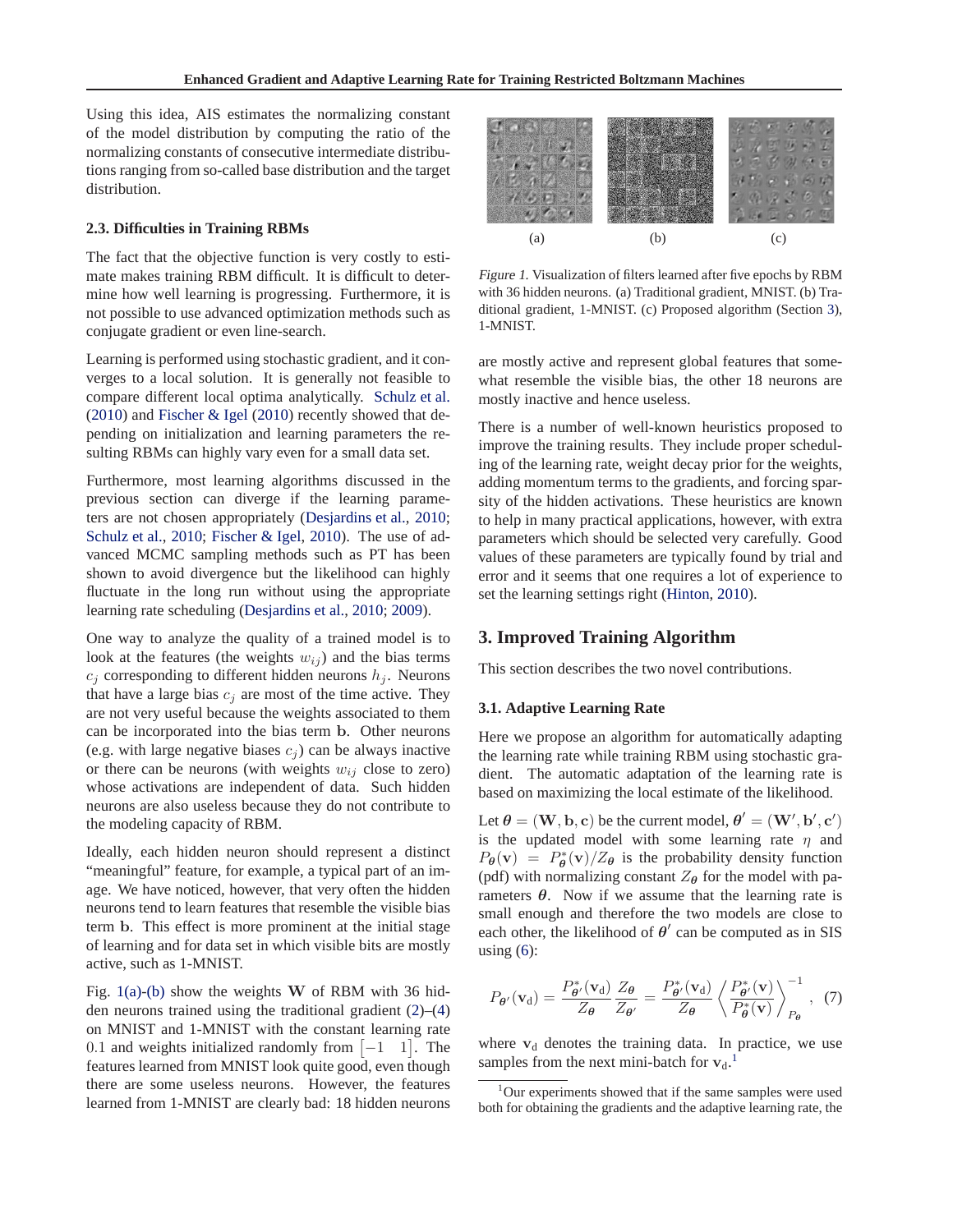Now we would like to select a learning rate so as to maximize the likelihood of the new parameters  $\theta'$ . Equation [\(7\)](#page-2-0) can be used to approximate the required likelihood. The unnormalized pdf  $P_{\theta'}^*$  is computed using the training sam-ples and [\(1\)](#page-1-0), and the expectation  $\langle \cdot \rangle_{P_{\theta}}$  can be estimated using the samples from  $P_{\theta}$ , like in SIS. These samples are collected in order to estimate the negative term in [\(5\)](#page-1-0) and therefore computing this expectation can be done practically for free.

In principle, one could find the optimal learning rate that maximizes the local estimate of the likelihood on each iteration. However, this would likely lead to large fluctuations of the learning rate because of the small sample size (minibatch). In our experiments, we selected the new learning rate from the set  $\{(1 - \epsilon)^2 \eta_0, (1 - \epsilon) \eta_0, \eta_0, (1 + \epsilon) \eta_0, (1 + \epsilon)\eta_0\}$  $\epsilon$ )<sup>2</sup> $\eta$ <sub>0</sub>}, where  $\eta$ <sub>0</sub> is the previous learning rate and  $\epsilon$  is a small constant.

## **3.2. Enhanced Gradient**

In this section, we propose a new gradient to be used instead of [\(2\)](#page-1-0)–[\(4\)](#page-1-0). Let us first define the covariance between two variables under distribution P

$$
\text{cov}_P(v_i, h_j) = \langle v_i h_j \rangle_P - \langle v_i \rangle_P \langle h_j \rangle_P.
$$

We can rewrite the standard gradient  $(2)$  as

$$
\nabla w_{ij} = \text{cov}_{d} (v_i, h_j) - \text{cov}_{m} (v_i, h_j) + \langle v_i \rangle_{dm} \nabla c_j + \langle h_j \rangle_{dm} \nabla b_i, \qquad (8)
$$

where  $\langle \cdot \rangle_{dm} = \frac{1}{2} \langle \cdot \rangle_d + \frac{1}{2} \langle \cdot \rangle_m$  is the average activity of a neuron under the data and model distributions.

The standard gradient (8) has several potential problems. The gradients w.r.t. the weights are correlated with the gradient w.r.t. the bias terms, assuming that  $cov_d(v_i, h_j)$  –  $cov_{m}(v_{i}, h_{j})$  is uncorrelated with  $\nabla c_{j}$  and  $\nabla b_{i}$ . This effect is prominent when there are many neurons which are mainly active, that is for which  $\langle \cdot \rangle_{dm} \approx 1$ . These terms can distract learning of meaningful weights, which often leads to the case when many neurons try to learn features resembling the bias terms, as shown in Fig. [1\(b\).](#page-2-0)

When  $\langle \cdot \rangle_{dm} \approx 0$  for most of the neurons, this effect can be negligible, which might explain why learning 1-MNIST is more difficult than MNIST and partially explain why sparse Boltzmann machines [\(Lee et al.](#page-7-0), [2008\)](#page-7-0), which ensure that the average activation of a hidden neuron is kept at low level, have been successful.

A related problem is that the update using (8) is different depending on the data representation. This can be shown by using transformations where some of the binary units of RBM are flipped such that zeros become ones and vice versa:

$$
\tilde{v}_i = v_i^{1-f_i} (1 - v_i)^{f_i}, \qquad f_i \in \{0, 1\},
$$
  

$$
\tilde{h}_j = h_j^{1-g_j} (1 - h_j)^{g_j}, \qquad g_j \in \{0, 1\}.
$$

The parameters can then be transformed accordingly to  $\hat{\theta}$ 

$$
\tilde{w}_{ij} = (-1)^{f_i + g_j} w_{ij}
$$

$$
\tilde{b}_i = (-1)^{f_i} \left( b_i + \sum_j g_j w_{ij} \right)
$$

$$
\tilde{c}_j = (-1)^{g_j} \left( c_j + \sum_i f_i w_{ij} \right),
$$

such that the resulting RBM has an equivalent energy function, that is  $E(\tilde{\mathbf{x}} | \tilde{\boldsymbol{\theta}}) = E(\mathbf{x} | \boldsymbol{\theta}) + \text{const}$  for all x. When a model is transformed, updated, and transformed back, the resulting model depends on the transformations:

$$
w_{ij} \leftarrow w_{ij} + \eta \Big[ \text{cov}_d \left( v_i, h_j \right) - \text{cov}_m \left( v_i, h_j \right) + \left( \langle v_i \rangle_{dm} - f_i \right) \nabla c_j + \left( \langle h_j \rangle_{dm} - g_j \right) \nabla b_i \Big] \qquad (9) b_i \leftarrow b_i + \eta \Big[ \nabla b_i - \sum_j g_j \left( \nabla w_{ij} - f_i \nabla c_j - g_j \nabla b_i \right) \Big] c_j \leftarrow c_j + \eta \Big[ \nabla c_j - \sum_i f_i \left( \nabla w_{ij} - f_i \nabla c_j - g_j \nabla b_i \right) \Big],
$$

where  $\nabla \theta$  are the gradients defined in Eqs. [\(2\)](#page-1-0)–[\(4\)](#page-1-0).

We have thus  $2^{n_v+n_h}$  different update rules defined by different combinations of binary  $f_i$  and  $g_i$ ,  $i = 1, \ldots, n_v$  and  $j = 1, \ldots, n_h$ , where  $n_v$ ,  $n_h$  are the number of visible and hidden neurons, respectively. All the update rules are well-founded maximum likelihood updates to the original model. We propose to use as the new gradient a weighted sum of the  $2^{n_v+n_h}$  gradients with the following weights:

$$
\prod_i \left_{\rm dm}^{f_i} \left(1-\left_{\rm dm}\right)^{1-f_i} \prod_j \left_{\rm dm}^{g_j} \left(1-\left_{\rm dm}\right)^{1-g_j}
$$

By using these weights we prefer sparse data representations for which  $\langle \cdot \rangle_{dm} \approx 0$  because the corresponding models get larger weights.

The proposed weighted sum yields the enhanced gradient

$$
\nabla_{e} w_{ij} = \text{cov}_{d} (v_{i}, h_{j}) - \text{cov}_{m} (v_{i}, h_{j})
$$
  
\n
$$
\nabla_{e} b_{i} = \nabla b_{i} - \sum_{j} \langle h_{j} \rangle_{dm} (\nabla w_{ij} - \nabla b_{i} - \langle v_{i} \rangle_{dm} \nabla c_{j})
$$
  
\n
$$
\nabla_{e} c_{j} = \nabla c_{j} - \sum_{i} \langle v_{i} \rangle_{dm} (\nabla w_{ij} - \nabla c_{j} - \langle h_{j} \rangle_{dm} \nabla b_{i}),
$$

where  $\nabla_e w_{ij}$  has the form of (8) with the bias gradient terms cancelled out. In the experiments, we dient terms cancelled out.

learning rate fluctuated too much in the case of PT learning and diverged in the case of CD learning.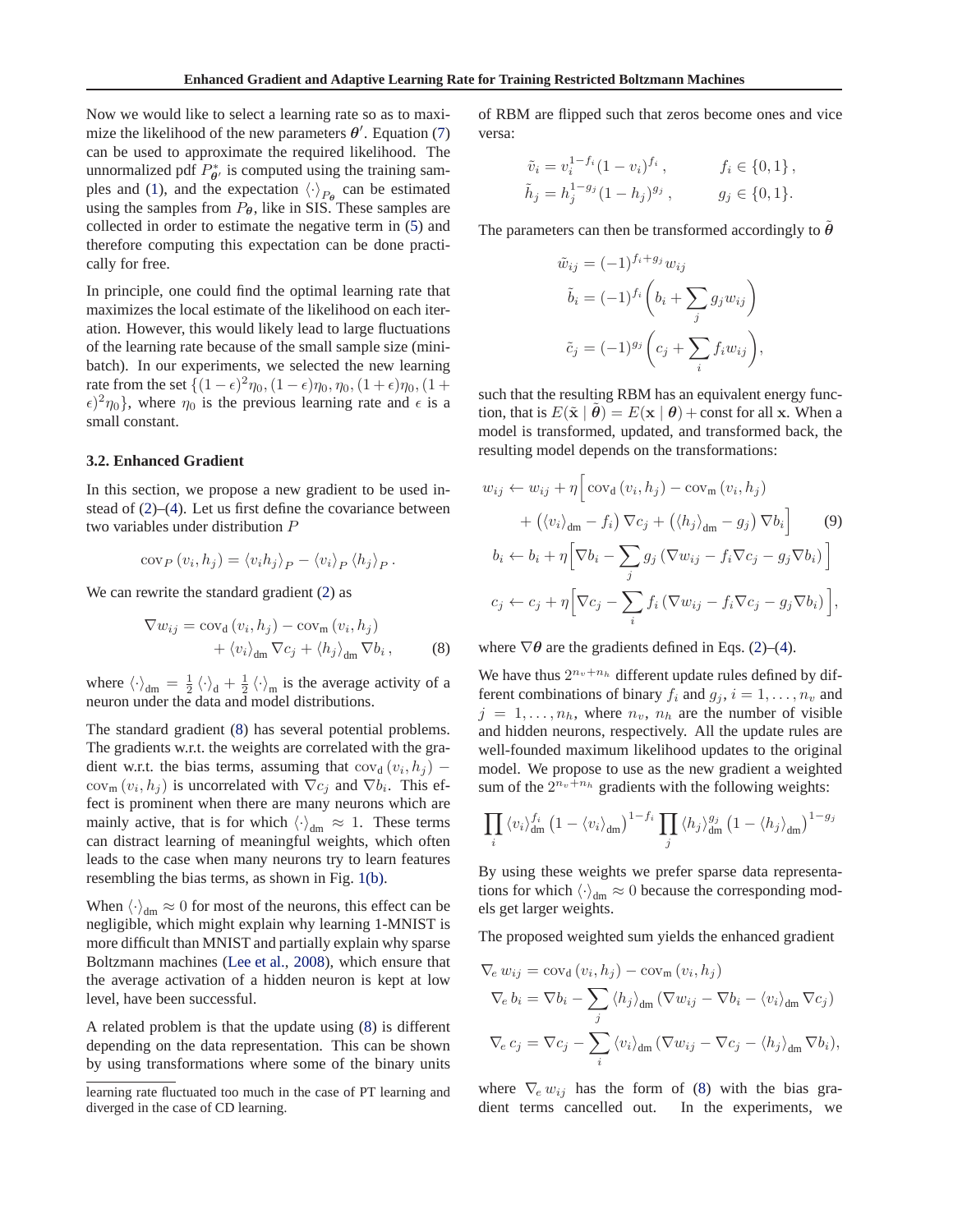

Figure 2. L2-norms of the gradients for weights during the learning of a RBM with 361 hidden neurons. The blue curve plots the norms of the traditional gradient, and the green curve plots the norms of the proposed robust gradient. The norms of the difference between two gradients are drawn with the red curve.

used simplified equations for the bias gradients  $\nabla_e b_i$  =  $\langle v_i \rangle_{\rm d} - \langle v_i \rangle_{\rm m} - \sum_j \langle h_j \rangle_{\rm dm} \nabla_e w_{ij}$  and  $\nabla_e c_j = \langle h_j \rangle_{\rm d} \langle h_j \rangle_{\text{m}} - \sum_i \langle v_i \rangle_{\text{dm}} \nabla_e w_{ij}$ , which approximate the proposed weighted sum. It can be shown that the new rules are invariant to the bit-flipping transformations. One can also note that the enhanced gradient shares all zeroes with the traditional gradient.

In Figs. 2–3, we present some experimental analysis of the proposed gradient. Fig. 2 shows the norms of the gradient for the weights of an RBM with 361 hidden neurons trained on the MNIST data set. It is clear that the additional terms that distract learning dominate in the traditional gradient, especially at the early stage of training.

Fig. 3 shows the differences in the update directions for different neurons of an RBM trained on MNIST. Each element of a matrix is the absolute value of the cosine of the angle between the update directions for the two neurons. The gradients obtained by the traditional rule are highly correlated to each other, especially, at the early stage of learning. On the contrary, the new gradient yields update directions that are close to orthogonal, which allows the neurons to learn distinct features.

## **4. Experiments**

In this section, we experimentally compare the proposed improvements to the traditional learning algorithms. In Sections 4.1[–4.3,](#page-6-0) RBMs are trained on the MNIST data set, and in Section [4.4,](#page-6-0) we use the Caltech 101 Silhouettes data.

We run 20 epochs with a mini-batch size of 128 unless otherwise mentioned. Thus, each RBM was updated about 4,700 times. Both biases b and c of an RBM were initialized to all zeros. Weights were randomly initialized such that  $w_{ij} = \lambda u$  where  $\lambda$  is a weight scale and  $u \sim \mathcal{U}(-1, 1)$ denotes a sample from the uniform random variable from  $-1$  to 1. By default, we used  $\lambda = 1/\sqrt{n_v + n_h}$ .

For PT learning, we used 11 different inverse temperatures



Figure 3. The angles between the update directions for the weights of RBM with 36 hidden neurons. White pixels correspond to small angles, while black pixels correspond to orthogonal directions. From left to right: traditional gradient after 26 updates, traditional gradient after 352 updates, enhanced gradient after 26 updates, and enhanced gradient after 352 updates.

equally spaced from  $\beta_1 = 0$  to  $\beta_{11} = 1$ . For CD learning, we used  $n = 1$  steps of Gibbs sampling. For each setting, RBMs were independently trained with five different initializations of parameters. After training, the normalizing constant of each model was estimated using AIS and the log-probability of the test data was computed. We used  $\theta_i = (\beta_i \mathbf{W}, \beta_i \mathbf{b}, \beta_i \mathbf{c})$  and 10,001 equally-spaced temperatures. Each estimate of  $Z(\theta)$  was averaged over 100 independent AIS runs.

#### **4.1. Sensitivity to Learning Rate**

In order to demonstrate how the learning rate can greatly affect training results, we trained RBMs with 361 hidden neurons using the traditional gradient with five learning rates:  $\eta \in \{1, 0.1, 0.01, 0.001, 0.0001\}$ . The black curves in Fig. [4](#page-5-0) show the log-probability of the test data obtained with PT and CD sampling strategies. It is clear that the resulting RBMs have huge variance depending on the choice of the learning rate. Too small learning rates prevent RBMs from learning barely anything, whereas too large learning rates often result in models which are worse than those RBMs trained with proper learning rates. In the case of  $\eta = 10$ , learning failed completely.

In order to test the proposed adaptive learning rate, we trained RBMs with 361 hidden neurons using the traditional gradient and the same five values  $\{1, 0.1, 0.01, 0.001, 0.0001\}$  to initialize the learning rate. The blue curves in Fig. [4](#page-5-0) show the obtained logprobabilities of the test data. The results are now more stable and the variance among the resulting RBMs is smaller compared to the results obtained with fixed learning rates (the black curves in the same figure). Regardless of the initial learning rate, all RBMs were trained quite well. These results suggest that the adaptive learning rate works well. However, it was still slightly better to use a constant learning rate of 0.1.

Fig. [5](#page-5-0) shows the evolution of the learning rate during learning. Even for small initial learning rates, the adaptation procedure was able to find appropriate learning rate values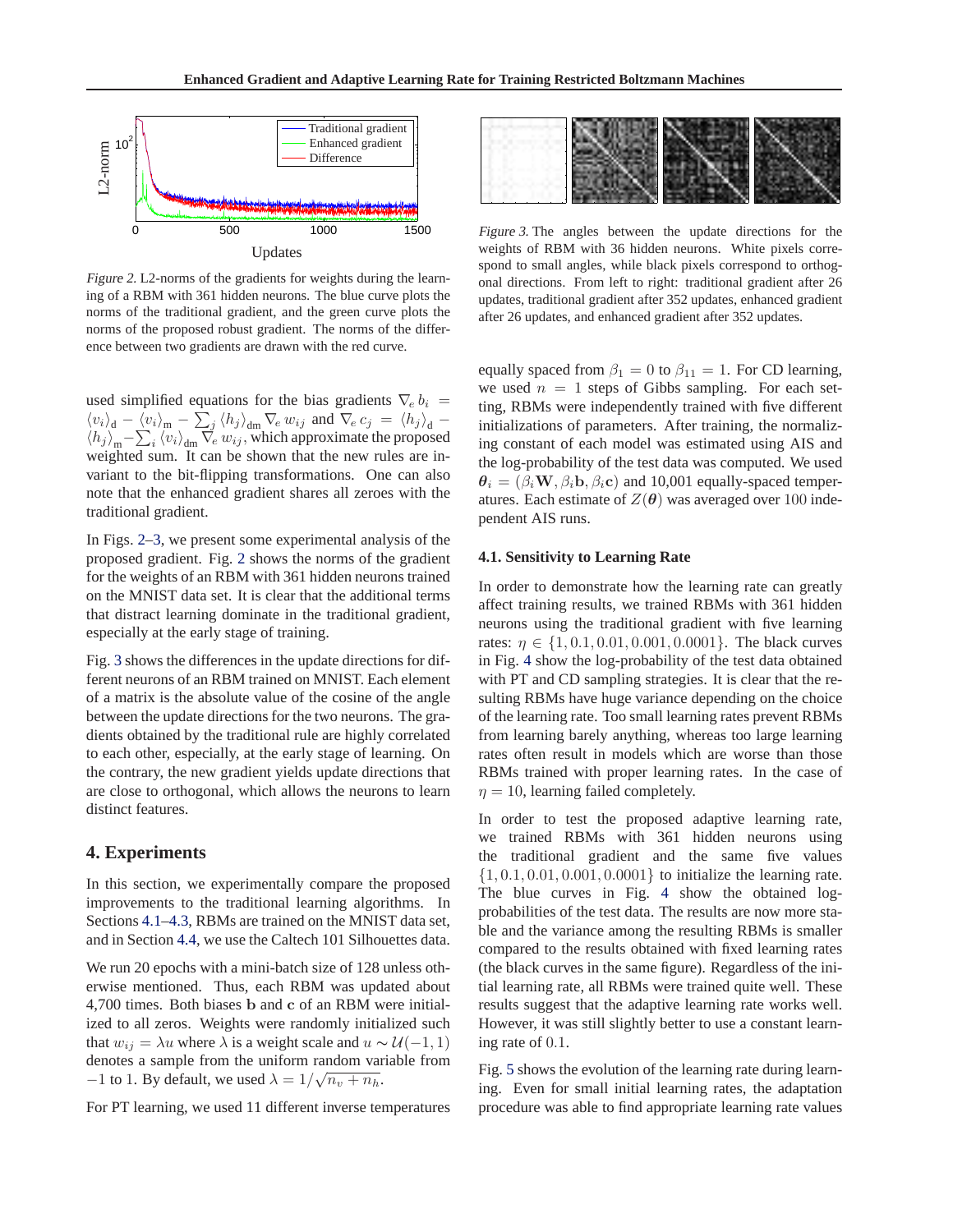<span id="page-5-0"></span>

Figure 4. Log-probabilities of test data samples computed after 20 epochs for five runs with different initializations for the learning rate. Log-probabilities that do not appear on the plot are smaller than  $-400$ . The order of the connected points is arbitrary, they are sorted in order to make the curves more discriminate.



Figure 5. Evolution of the adaptive learning rate from five different initializations during learning. The learning rates are shown as a function of the number of updates. RBMs are trained with the traditional gradient (left) and the robust gradient (right).

after only a few hundred updates. Remarkably, the learning rates converge to the same value when the enhanced gradient is used.

The red curves in Fig. 4 show the log-probabilities of the test data obtained with the new gradient and the adaptive learning rate initialized with five different values. Both PT and CD sampling were tried. It is apparent that the enhanced gradient improves the overall learning performance compared to the traditional gradient. Similar performance was obtained on 1-MNIST (the results are not shown here) because the new gradient is invariant to data representation.

## **4.2. RBM as Feature Extractor**

In addition to the log-probabilities of the test data, we trained simple logistic regression classifiers on top of RBMs to check their feature extracting performance. The activation probabilities of the hidden neurons were used as the features. In order not to destroy the learned structure of the RBM, no discriminative fine-tuning was performed. This explains why the accuracies reported in this paper are



Figure 6. Classification accuracy of test data samples computed after 20 epochs for MNIST (above) and 1-MNIST (below). For each initial learning rate, the learning was conducted five times. The results that do not appear on the upper plot were below 88%. The order of the connected points is arbitrary, they are sorted in order to make the curves more discriminate.

far from the state-of-the-art accuracy on MNIST using deep neural networks [\(Salakhutdinov](#page-7-0), [2009b](#page-7-0)).

The black curves in Fig. 6 show high variance of the classification results for the traditional gradient depending on the chosen learning rate. The results obtained for MNIST (the upper plot) are pretty good although the choice of the learning rate does have an effect on performance. However, the classification accuracy obtained for 1-MNIST is very bad, which proves that 1-MNIST is more difficult for training using the traditional gradient.

The blue curves in Fig. 6 show that the adaptive learning rate can reduce the variance of the results obtained with the traditional gradient. However, the results were quite significantly worse for the initial learning rate 1. The red curves in Fig. 6 show the superior performance of the enhanced gradient and the adaptive learning rate compared to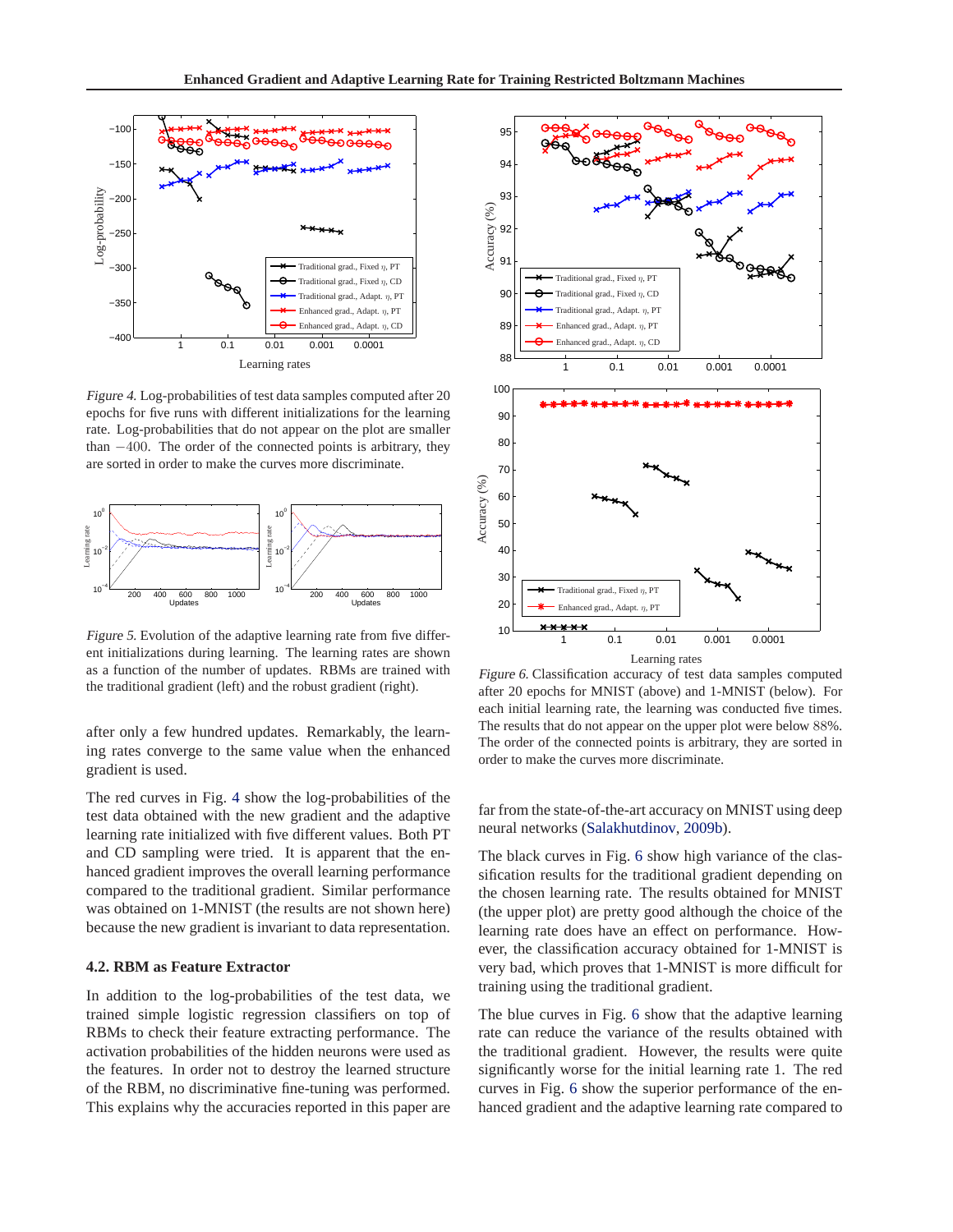<span id="page-6-0"></span>

Figure 7. Visualization of filters learned by RBMs with 36 hidden neurons on MNIST with various initial learning rates and initial weights scaling. Left: using the traditional gradient with fixed learning rate, right: using the enhanced gradient with adaptive learning rate. Learning was performed for 5 epochs each.

the traditional gradient. Regardless of the initial learning rate, all RBMs leaned features which yielded high classification performance. Note that the results are also excellent for 1-MNIST.

### **4.3. Sensitivity to Weight Initialization**

In the next experiment, we test the sensitivity of training results to the scale of the weight initialization. We trained small RBMs with 36 hidden neurons on MNIST using different scales of the initial weights and varying learning rates. PT sampling was used to draw model samples from RBM.

The plot on the left in Fig. 7 visualizes the filters learned by RBMs using the traditional gradient with fixed learning rate. It is clear that the results are highly dependent on the choice of the training parameters: The combination of the initial weight scale and the learning rate should be selected very carefully in order to learn reasonable features. The combination of learning rate  $\eta = 0.1$  and weight scale  $\lambda = 0.1$  seems to give the best results for the reported experiments. In practice, an optimal combination of the training parameters is usually found by trial and error, which makes training a laborious procedure.

The plot on the right in Fig. 7 shows the filters learned using the new gradient and the adaptive learning rate initialized with five different values. It is clear that the features are much better than the ones obtained with the traditional gradient. Remarkably, no hidden neuron is either dead or always active regardless of the scale of the initial weights and the choice of the initial learning rate.

#### **4.4. Caltech 101 Silhouettes**

Finally, we tested the proposed learning rules on Caltech 101 Silhouettes data set. RBMs with 500, 1000, and 2000 hidden neurons were trained using the proposed algorithm for 300 epochs with the mini-batch size set to 256. The learning rate was initialized to 0.0001.

The obtained results are presented in Table 1. Remarkably, the classification accuracy improved by more than 5 % over the best result reported by [Marlin et al.](#page-7-0) [\(2010](#page-7-0)).

Table 1. Log-probabilities and classification accuracies of the test data of Caltech 101 Silhouettes after 300 epochs. First numbers were obtained by PT learning, and the following numbers were by CD learning.

| Hidden neurons | Log-probability    | Accuracy $(\% )$ |
|----------------|--------------------|------------------|
| 500            | $-127.40, -280.91$ | 71.56, 68.48     |
| 1000           | $-129.69, -190.80$ | 72.61, 70.39     |
| 2000           | $-131.19, -166.72$ | 71.82, 71.39     |

## **5. Discussion**

The paper discussed the main difficulties of training RBMs and their underlying reasons. Traditional learning algorithms for RBMs, which are based on approximate stochastic gradient updates, tend to lead to high variance in resulting models and possibly diverging behavior. Another problem is that many learning parameters (e.g., learning rate scheduling) have to be manually and carefully chosen depending on the structure of the trained RBMs and the properties of the training data set. Additionally, a problem of having meaningless hidden neurons in RBMs during learn